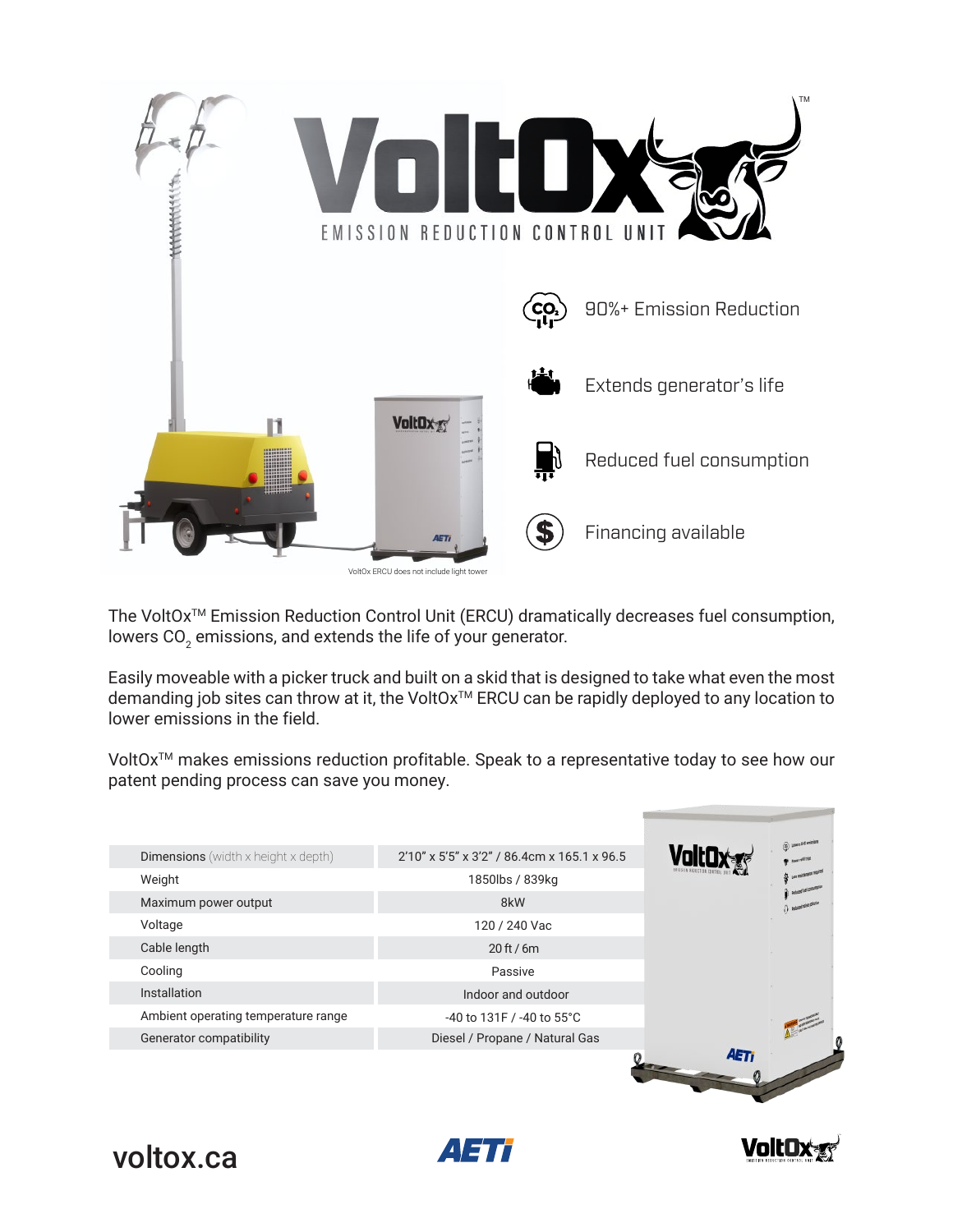## Comparison of Generator Runtimes with the VoltOx<sup>™</sup> ERCU

Based on a **8kW diesel generator** running **12 hours per day** at **full load** for **7 days** powering a **4 lamp mast**



By introducing intelligent energy management, more power from the generator is captured and unleashed to meet user demands.

**Recognizing the global initiative to reduce greenhouse gases, AETi's team has built an innovative powerhouse in the VoltOx™ to allow companies to achieve up to** 



## VoltOx<sup>™</sup> significantly increases generator life expectancy



By reducing daily runtime on average to under an hour a day in most cases, it now takes 30,000 days to reach 30,000 hours. Maintenance frequency is now months apart, not days.